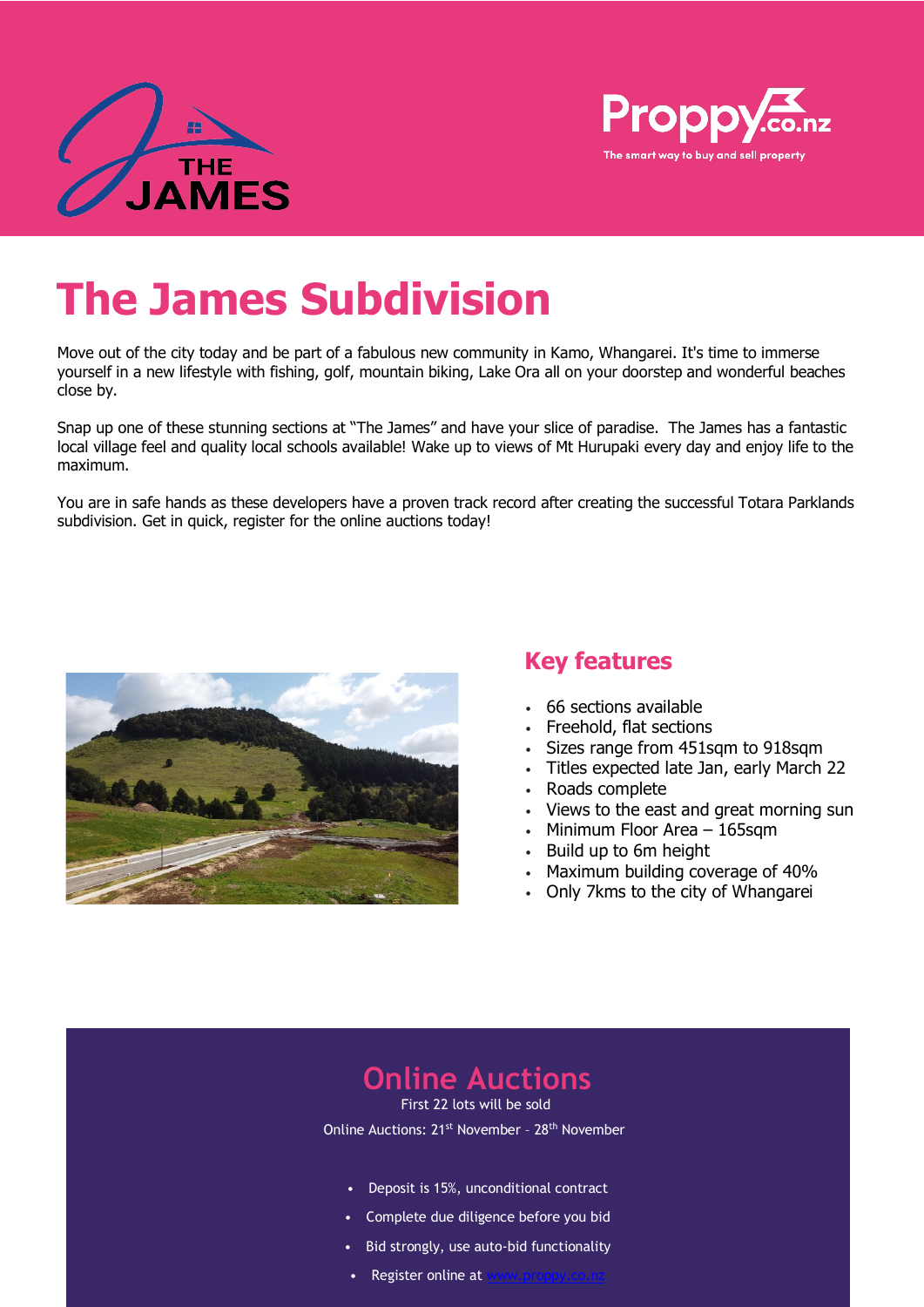## **Frequently Asked Questions**

To help you with your due diligence we suggest you read through the following set of FAQs. If you have any further questions around the The James subdivision, please contact Mark Holland – 027 497 2835.

- 1. **How many sections will 'The James' have?** 66 including Lot 35 that has the original home on it
- 2. **Are there any more proposed stages of 'The James'?** No, The James is being developed in one Stage, but the developer has almost completed a Resource consent application for a 75-lot subdivision to the West of The James
- 3. **Does The James have resource consent?** Yes, issued 20<sup>th</sup> November 2019, consent number SL1900025 and P35809.
- 4. **When are the indicative time frames for titles?** They are estimated to be late Jan early March 2022.
- 5. **What are the convenance rules?** These are on The James website and will be emailed to all registered parties and may be requested via email [www.thejameslifsyle.nz](http://www.thejameslifsyle.nz/)
- 6. **Is there a full convenance pack my lawyer can look at?** No, please review the Sale and Purchase agreement as this has all of the information required.
- 7. **Is 'The James' zoned?** Yes, The James is zoned residential under the WDC District plan.
- 8. **Is there a boundary setback rule?** Yes, 4.5m from a road. 3m from all other boundaries but one can be at 1.5m.

#### 36.4.4 **Building Setbacks**

| Construction or alteration of a building,<br>other than an accessory building is a<br>permitted activity if the building is<br>setback at least:<br>a) 4.5m from road boundaries, or any                                                                                                                                                                                 | Construction or alteration of a building,<br>other than an accessory building that<br>does not comply with a condition for a<br>permitted activity is a restricted<br>discretionary activity. |
|--------------------------------------------------------------------------------------------------------------------------------------------------------------------------------------------------------------------------------------------------------------------------------------------------------------------------------------------------------------------------|-----------------------------------------------------------------------------------------------------------------------------------------------------------------------------------------------|
| building line restriction shown on<br>the Planning Maps; and                                                                                                                                                                                                                                                                                                             | <b>Discretion is restricted to:</b><br>The existing streetscape/land-<br>i.                                                                                                                   |
| b) 3.0m from other boundaries with<br>one setback of 1.5m; and                                                                                                                                                                                                                                                                                                           | scape and protection from road<br>frontage domination;                                                                                                                                        |
| Nil, from boundaries other than road<br>C)<br>boundaries in the case of a private<br>garage or carport attached to a<br>residential unit, for a maximum<br>building length of 7.5m on any<br>single boundary, and a maximum<br>building length of 10.5m on all<br>boundaries; and the building is<br>setback at least 2.5m from any<br>habitable room on any other site; | ii.<br>The<br>outlook and privacy of<br>adjoining and adjacent properties;                                                                                                                    |
|                                                                                                                                                                                                                                                                                                                                                                          | iii.<br>Shading of adjoining properties;                                                                                                                                                      |
|                                                                                                                                                                                                                                                                                                                                                                          | iv.<br>Effects on natural character:                                                                                                                                                          |
|                                                                                                                                                                                                                                                                                                                                                                          | Effects on natural functioning of<br>v.<br>an ecosystem;                                                                                                                                      |
|                                                                                                                                                                                                                                                                                                                                                                          | Effects on landscape values;<br>vi.                                                                                                                                                           |
| Note:                                                                                                                                                                                                                                                                                                                                                                    | Effects on heritage values.<br>vii.                                                                                                                                                           |
| The provisions of HH Historic Heritage<br>apply to building setbacks.                                                                                                                                                                                                                                                                                                    |                                                                                                                                                                                               |
| If the activity under consideration is a mineral extraction activity and it is located<br>within a Quarrying Resource Area then the building setback requirements for that<br>activity will be determined in accordance with the rules in the QRA Chapter.                                                                                                               |                                                                                                                                                                                               |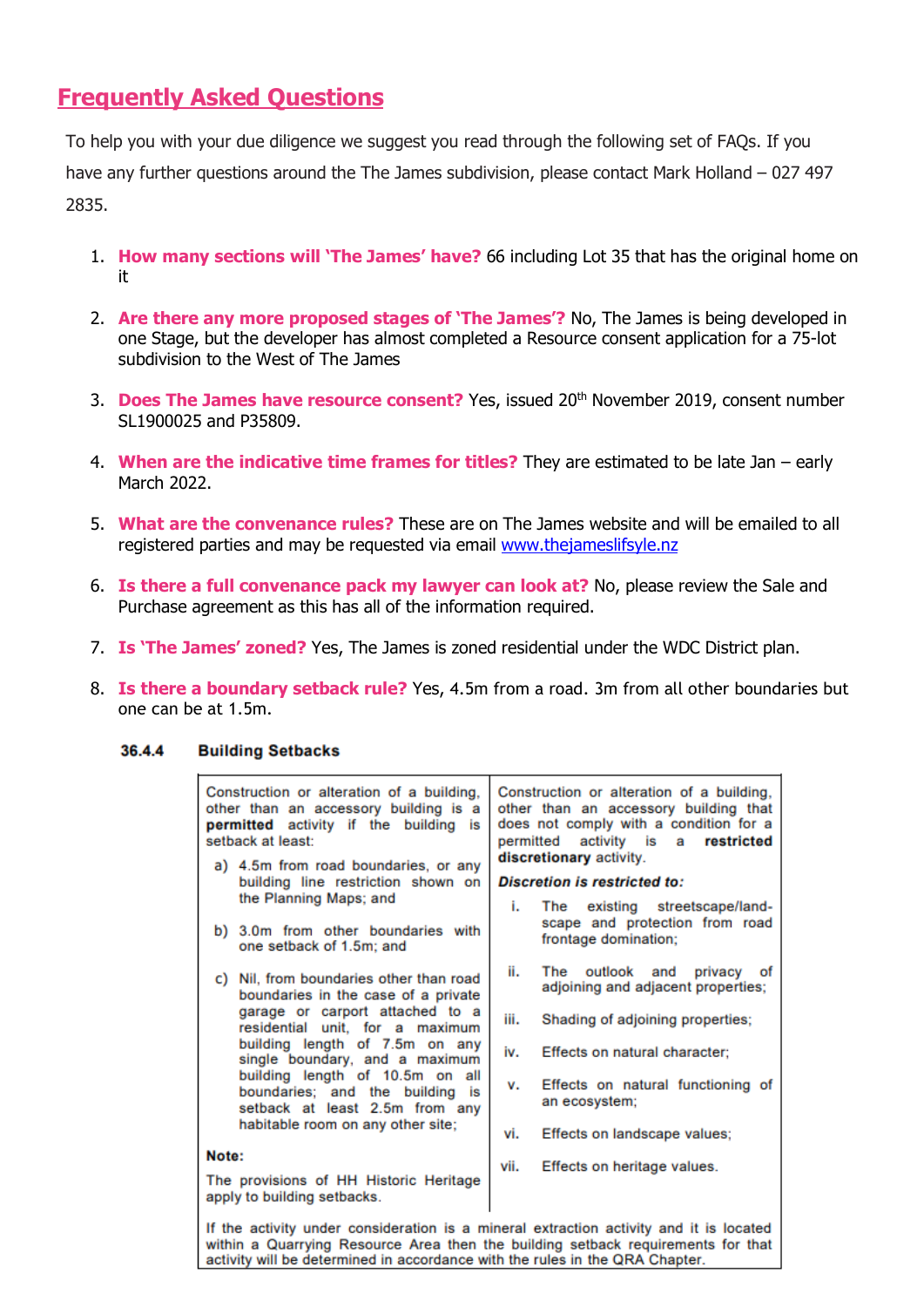- 9. **What is the maximum building coverage?** 40% site coverage is as of right, or Resource consent is required to go over this number
- 10. **Who is the developer?** The developer is TMB. Mark Holland is the hands-on principal and is also the Developer of Totara Parklands [www.totaraparklands.co.nz](http://www.totaraparklands.co.nz/)
- 11. **Does the developer require me to build within a certain time?** Yes, the covenants do have a timeframe that states within 9 months of settlement of the section. However, given the covid 19 environment and supply chain at present the developer has chosen to push this out to 12 months and will look favourably upon every case if an extension is required but the purchaser must keep their section clean and mown until the build commencement
- 12. **If I build, do I have to build with a particular building company?** No, you may build with whom you choose, but your plan must be approved by the Developer or their representative as disclosed in the covenants
- 13. **Can I further subdivide?** No
- 14. **Can I build a residential flat in addition to a house?** You would need to check the WDC district plan to see if that fits within the District Plan for your chosen site
- 15. **Will 'The James' subdivision have Fibre?** Yes, the is Fibre at the gate of every Lot
- 16. **Does 'The James' subdivision have access to gas, or can it have gas bottles?** The James has no gas reticulation, but gas bottles are permitted
- 17. **Are there any playgrounds or greenspace in the subdivision?** There is greenspace toward the Northeast of the development and with the proposed development by the developer to the West of the property there will be a large recreation reserve and playground built at that time
- 18. **Are there height restrictions?** Yes. Building, structures, or other improvement of any kind upon the land must not exceed 6.0metres above the finished ground level of the land. The measurement is to be taken at the middle point of the land.
- 19. **Are all covenants are listed in the S&P agreement.** Yes, they are.
- 20. **What are the services for my Lot and where are they located?** The James has Power, Fibre and Potable Water to the front of the section. There are also Sewer and Storm water connections to service each Lot with no need for onsite detention as Storm water is dealt with via a specially constructed Stormwater Pond
- 21. **Where a lot is accessed by a Right of Way the services will be in the ROW to the edge of the net area of the lot.** Yes
- 22. **What if my final lot size is smaller than described in the S&P agreement?** It states in the Sale and Purchase agreement that if the Lot size decreases by more than 3% the purchaser is entitled to a decrease in price equal to the square metre rate of the purchase price but only if the 3% threshold is breached. This is very unlikely as a draft title plan is near completion and all lot are within less than 1%
- 23. **What are the road widths?** The minimum road width is 6-meter carriageway, please refer to plan
- 24. **What is the standard of fill?** All sites are filled to an engineered standard and a Geotech report will be made available upon subdivision completion
- 25. **How will stormwater be handled?** Storm water connections to service each Lot with no need for onsite detention as Storm water is dealt with via a specially constructed Stormwater Pond